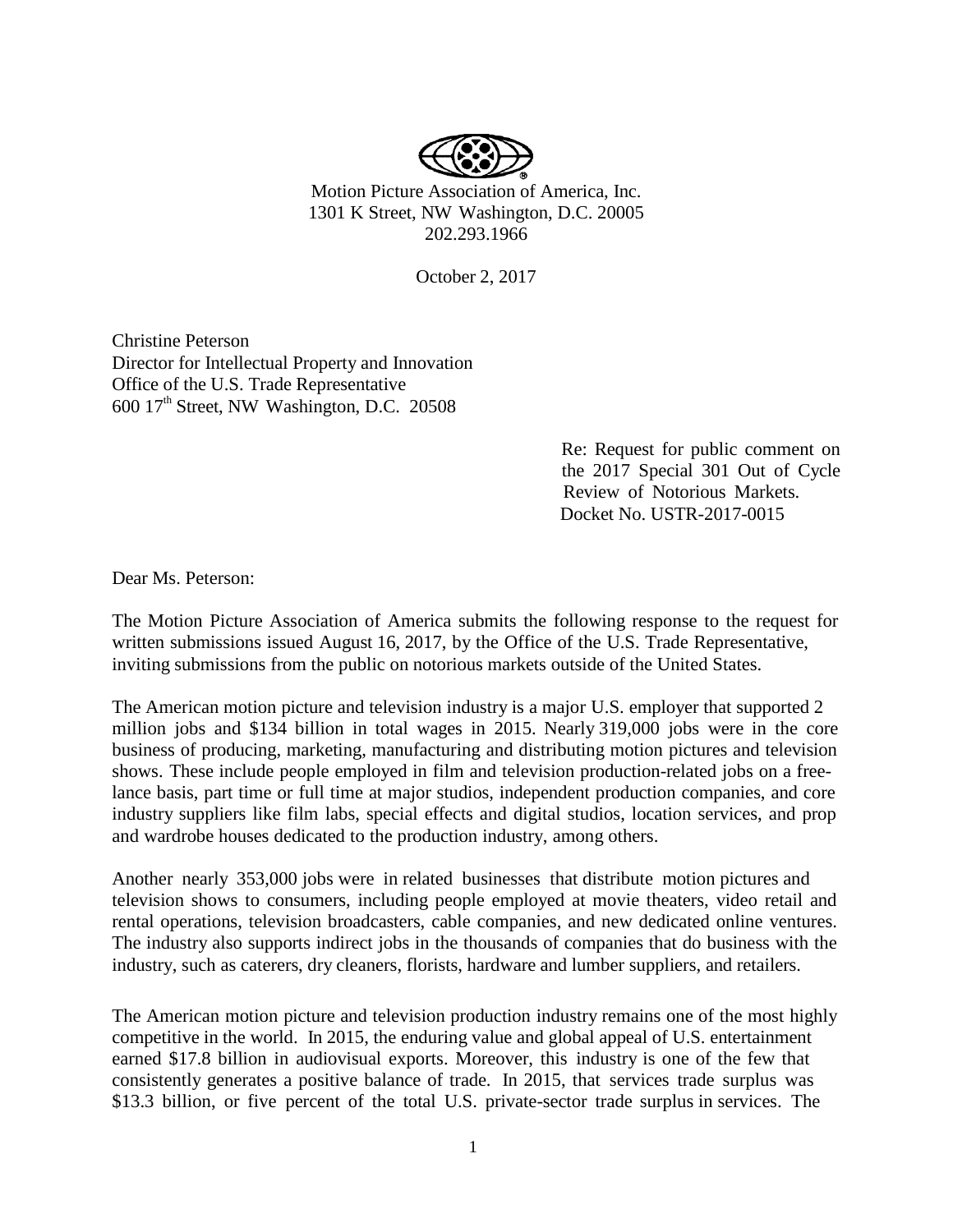industry exported four times what it imported in 2015.

The industry distributes its films and TV shows to over 130 countries and with well over half of MPAA member companies' distribution revenue annually earned from overseas, MPAA has a strong interest in the health and sustainability of these international markets. MPAA greatly appreciates USTR's interest in identifying notorious markets that jeopardize the growth of legitimate commerce and that impair U.S. global competitiveness. The economic and cultural vitality of the creative industries is one of our nation's most valuable assets. It is critical that our trading partners protect and enforce intellectual property rights.

While in prior years MPAA has included physical marketplaces in our notorious markets recommendations to USTR, this year we focused solely on online marketplaces. To be clear, physical notorious markets remain a persistent threat in many territories around the world. Online marketplaces, however, are frequently extraterritorial in reach and have the most significant impact on the global legitimate market for U.S. movies and television programming. Moreover, they are the focus of MPAA's global content protection energies.

## **Online Notorious Markets Overview**

While the legitimate digital marketplace for creative content is flourishing, online content theft continues to pose a significant and evolving challenge. Content thieves take advantage of a wide constellation of easy-to-use online technologies, such as direct download and streaming, to create infringing sites and applications, often with the look and feel of legitimate content distributors, luring unsuspecting consumers into piracy.

Online enforcement efforts are complicated when intermediaries fail to take adequate steps to ensure their services are not being used to facilitate copyright infringement, a problem compounded by the fact that some website operators and intermediaries operate anonymously and outside the boundaries of the law. All stakeholders in the internet ecosystem – including hosting providers, cloud and anonymizing services, advertising networks, payment processors, social networks, and search engines – should actively seek to reduce support for notoriously infringing sites such as those we have nominated in these comments, including through voluntary initiatives aimed at combating online content theft.

The list of online markets below is not intended to be comprehensive but, rather, reflects an attempt to identify sites and services particularly illustrative of the nature and scope of online content theft. When possible, we have attempted to provide the specific information requested in the NOI, including popularity rankings from Alexa<sup>1</sup> and site traffic data from SimilarWeb<sup>2</sup>, as well as information on revenue sources, volume, among other details. MPAA has also attempted

 $\overline{a}$ 

<sup>1</sup> Alexa rank represents the approximate number of web sites in the world that have popularity higher than the given site – the more popular a site, the smaller the number. To put this in context, Wikipedia is ranked fifth in worldwide traffic and Netflix is 32. See <http://www.alexa.com/> for more information.

<sup>2</sup> SimilarWeb site traffic data cited here represents worldwide unique visitors on desktop and mobile for the last month available. SimilarWeb is a market intelligence company that uses a combination of panel, public data sources, ISP and other data for its data estimations. See [http://similarweb.com](https://na01.safelinks.protection.outlook.com/?url=http%3A%2F%2Fsimilarweb.com&data=02%7C01%7CJulia_Jenks%40mpaa.org%7C2f3355d75547410aa70208d50326ca5a%7C17e50b56d5dd439b962acc7ecd9ab7fe%7C0%7C0%7C636418387501649432&sdata=vg%2BwuZ3xpuXL27O9gCwiHiXluJTCB81bZIpfv7q%2FKH0%3D&reserved=0) for more information.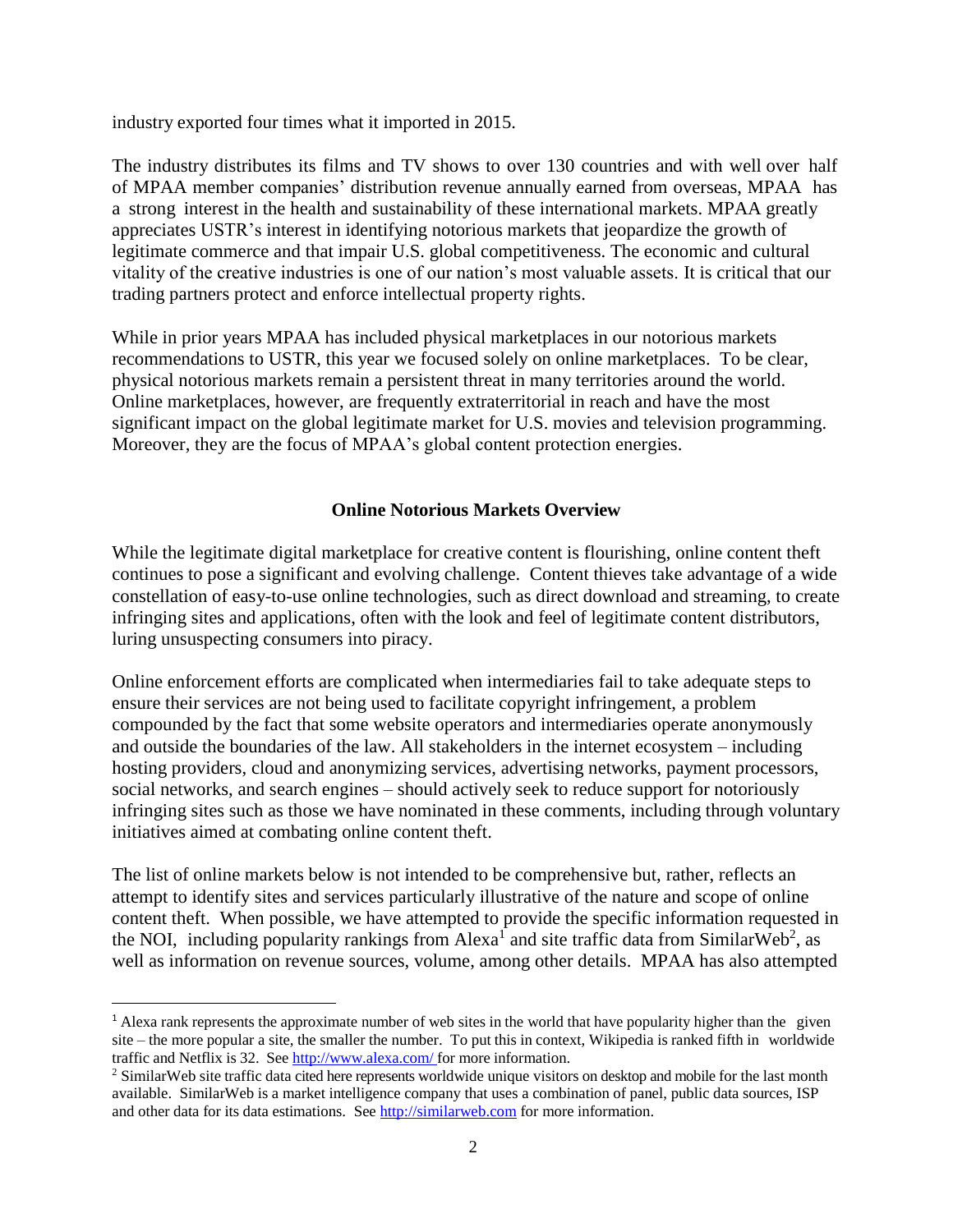to respond to the NOI's request for information of any known enforcement activity by noting jurisdictions that have issued blocking orders against the named market. In all instances, blocking orders implicate the territory where they are issued; they are not extraterritorial in scope. In most instances, criminal enterprises work to obfuscate identifying information such as location, and can hide behind anonymizer services with ease. With this in mind, with regard to online markets, MPAA has aimed to identify each site's predominant location(s) determined by a number of factors including server location, host location and domain registrant location, recognizing that frequently these may be different. This underscores the vital importance of cross-border law enforcement cooperation.

An emerging global threat is streaming piracy which is enabled by piracy devices preloaded with software to illicitly stream movies and television programming and a burgeoning ecosystem of infringing add-ons. The most popular software is an open source media player software, Kodi. Although Kodi is not itself unlawful, and does not host or link to unlicensed content, it can be easily configured to direct consumers toward unlicensed films and television shows. Websites enable one-click installation of modified software onto set-top boxes or other internet-connected devices. This modified software taps into an ecosystem of infringing content add-ons and portals to illicitly stream movies and television programming live or "on demand." There are more than 750 websites offering infringing devices or software. Moreover, vendors online and in malls, markets and trade shows market "fully loaded" devices that are preconfigured to access unlicensed content, further reducing the complexity of accessing pirated works. The rapid growth of this problem is startling – six percent of North American households have a device with Kodi software configured to access pirated content and of the 38 million active Kodi users globally, 26 million use piracy add-on repository tvaddons.ag<sup>3</sup>. Tvaddons.ag is currently offline.

It is important to note that websites and applications that traffic in infringing movies, television shows, and other copyrighted content do not harm only the rights holder. Malicious software is increasingly a revenue source for pirate sites and applications. A 2015 study by the Digital Citizens Alliance (DCA) found that consumers' computers are 28 times more likely to be infected by malware from a content theft site than similar mainstream sites<sup>4</sup>. Another DCA study<sup>5</sup> evaluated the appearance of advertising on infringing websites and found that one-third of the 589 infringing websites studied included links with the potential to infect users' computers with viruses and other malware. A related study<sup>6</sup> found that approximately 70% of all the malware on the today is some kind of Trojan, including the Remote Access Trojan (RAT). This malware opens a user's device to a hacker, exposing their pictures, documents and personal

 $\overline{\phantom{a}}$ 

[https://media.gractions.com/314A5A5A9ABBBBC5E3BD824CF47C46EF4B9D3A76/d88c7e51-cb31-46a9-8365-](https://media.gractions.com/314A5A5A9ABBBBC5E3BD824CF47C46EF4B9D3A76/d88c7e51-cb31-46a9-8365-87161afbef22.pdf) [87161afbef22.pdf](https://media.gractions.com/314A5A5A9ABBBBC5E3BD824CF47C46EF4B9D3A76/d88c7e51-cb31-46a9-8365-87161afbef22.pdf)

<sup>&</sup>lt;sup>3</sup> Sandvine, 2017 Global Internet Phenomena, Spotlight: the "fully loaded" Kodi ecosystem. <sup>4</sup> Digital Citizens Alliance, "Risk IQ," Available Online at:

<sup>5</sup> Digital Citizens Alliance, "Good Money Still Going Bad: Digital Thieves and the Hijacking of the Online Ad Business," May 2015. Available online at: [http://illusionofmore.com/wp-content/uploads/2015/05/latest-](http://illusionofmore.com/wp-content/uploads/2015/05/latest-DigitalCitizensAlliance5.pdf)[DigitalCitizensAlliance5.pdf](http://illusionofmore.com/wp-content/uploads/2015/05/latest-DigitalCitizensAlliance5.pdf)

<sup>6</sup> Digital Citizens Alliance, "Selling 'Slaving', Outing the Principal Enablers that Profit from Pushing Malware and Put Your Privacy at Risk," July 2015. Available at:

[https://media.gractions.com/314A5A5A9ABBBBC5E3BD824CF47C46EF4B9D3A76/07027202-8151-4903-9c40](https://media.gractions.com/314A5A5A9ABBBBC5E3BD824CF47C46EF4B9D3A76/07027202-8151-4903-9c40-b6a8503743aa.pdf) [b6a8503743aa.pdf](https://media.gractions.com/314A5A5A9ABBBBC5E3BD824CF47C46EF4B9D3A76/07027202-8151-4903-9c40-b6a8503743aa.pdf)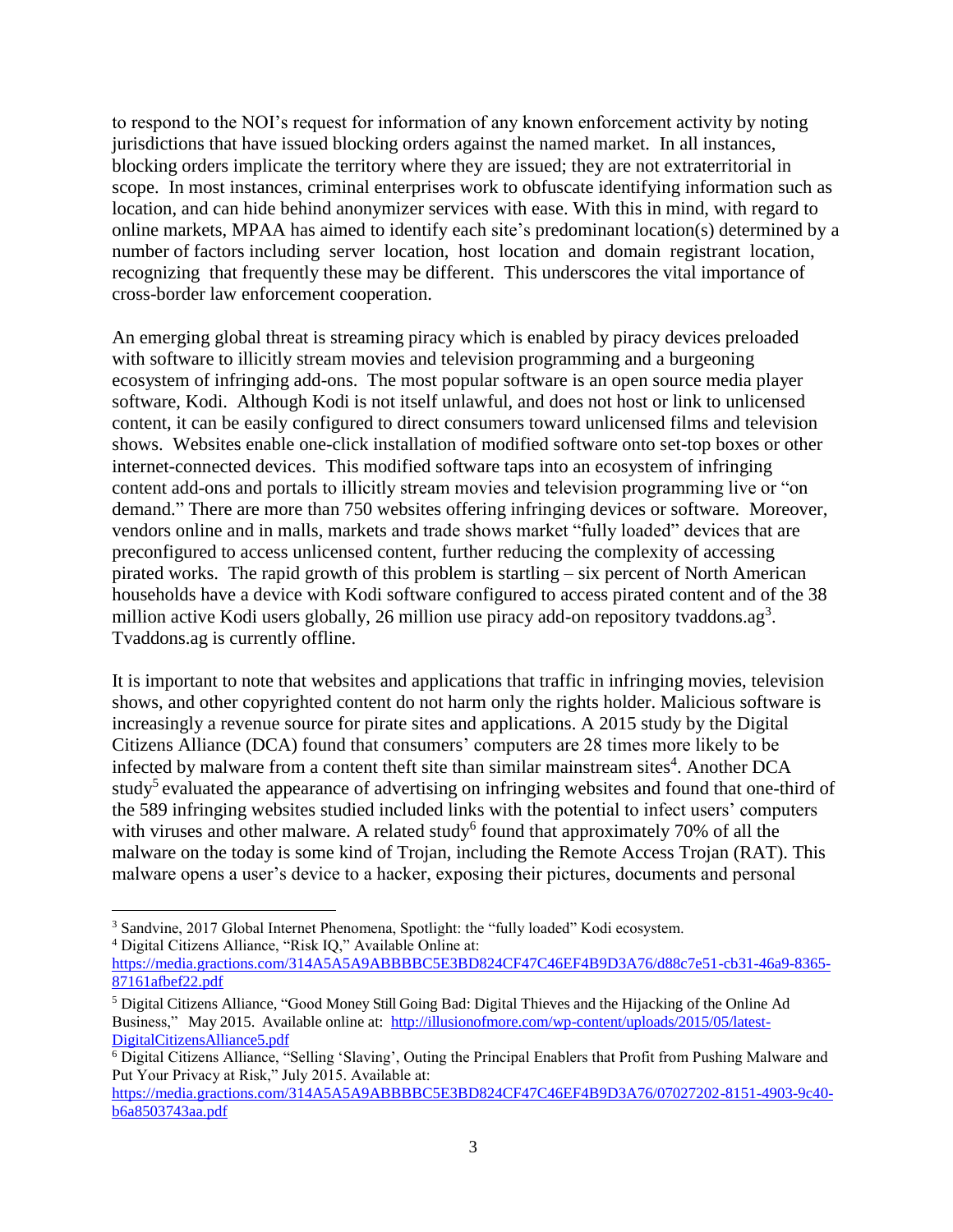information, as well as turning on a user's webcam to spy on them, send emails that appear to be from the user, and even to launch malicious attacks against others from the hacked computer. Increasingly, illegal services also expose users to high-risk advertisements.<sup>7</sup> Such risks jeopardize the general public, the health of the internet and legitimate digital trade.

**Linking and Streaming Websites:** Linking sites aggregate, organize and index links to content stored on other sites. Linking sites that offer unauthorized movies and TV shows, typically organize posts by title, genre, season and episode, and often use the official cover art to represent the content. The sites then provide one or more active links so users can access the infringing content. Depending on the website, users are commonly presented with the options of either streaming the content in a video-on-demand format or downloading a permanent copy to their computer. Many streaming linking sites also frame or embed video players from third-party websites, reducing the number of clicks needed to get to content for a more seamless user experience. Some also appear to be hosting the underlying content files on servers they control to maintain continuity of infringing offerings and to avoid takedowns on third-party file hosting sites. They largely derive their revenue from advertising and referrals.

In 2017, Putlocker dramatically changed its behaviour, morphing from a piracy site to a scam site (available at Putlocker.co): when users want to stream videos from putlocker.co, they are led to a scam site which asks users to register and to provide their credit card details. The data on all the Putlocker domains indicates severe disruption of what used to be the Putlocker site/brand. Preceding this, the Putlockers.ch domain was suspended by EuroDNS, following a February 22, 2017, Luxembourg court ordered suspension of the domain name, see *BEA v EuroDNS*, LU 220217 District Court Luxembourg, 22 February 2017 (6 domain names).

- **Fmovies.is** –Sweden. Fmovies also operates .se and .to domains and is currently one of the most popular streaming websites in the world providing access to popular movie and TV series. The site's current Alexa rank is 260 and is ranked 54 in India. Fmovies had 26.35 million unique visitors in July 2017 according to SimilarWeb data. The site is currently hosted at Lala-Bhoola Hosting Servers in Sweden and is being masked behind a reverse proxy service that curbs rights holders' ability to identify its precise host. This site uses Cloudflare services which mask the IP location of the website. Denmark's District Court Frederiksberg blocked the site in February 2017.
- **Gostream.is (Gomovies.to; 123movieshd.to)**  Vietnam and Ukraine. 123movies, now redirects to Gostream.is, the latest iteration of which is a very popular streaming website that embeds popular movie and series content from third-party cyberlockers. The site has undergone changes in 2016-2017, rebranding as gomovies in March 2017, and then the domain name registered as gostream in July 2017; it is believed this is due in part to highprofile pressure. Gostream currently has a global Alexa rank of 477 and a local rank of 170 in the U.S. Gostream (and its associated domains) garnered 18.45 million unique visitors in July 2017 according to SimilarWeb data. The site takes numerous steps to hide the identity of the operator, including using Cloudflare, but there is strong reason to believe the operator is still

 $\overline{\phantom{a}}$ 

<sup>&</sup>lt;sup>7</sup> See, e.g., Dr. Paul A. Watters, The Impact of High Risk Advertising on Thai Social Values: The Role of Piracy Websites, available at [http://papers.ssrn.com/sol3/papers.cfm?abstract\\_id=257058,](http://papers.ssrn.com/sol3/papers.cfm?abstract_id=257058) March 2015.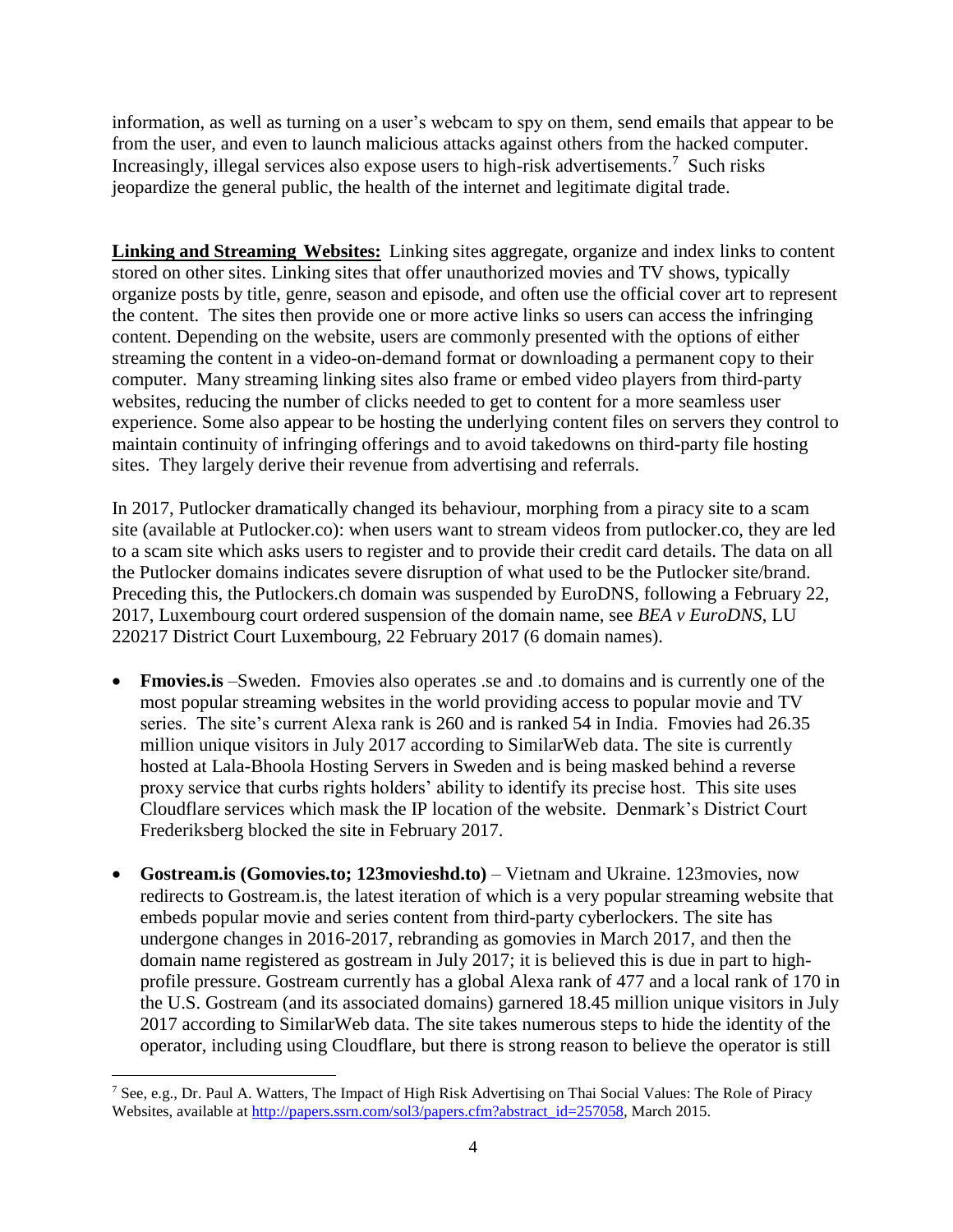in Vietnam; content is uploaded to cyberlockers from numerous email accounts originating from Can Tho University of Medicine and Pharmacy. The website is currently hosted at Privacy Ukraine LLC. AGCOM blocked Gomovies.to in April 2017.

- **Kinogo.club**  Netherlands. Kinogo.club, formerly Kinogo.co, is one of the most popular streaming link sites worldwide. It is a Russian language site with a global Alexa rank of 241 and a local rank of 21 in Ukraine. Kinogo.club had 36.78 million worldwide unique visitors in July 2017 according to SimilarWeb data. The Moscow City Court ordered the blocking of Kinogo.co in June 2016. Analysis suggests that Kinogo hosts some of its own video content, which is becoming an increasingly common practice among major Russian-language video streaming links sites. The website is currently hosted by 3NT Solutions, a hosting provider registered in the United Kingdom. Kinogo.club uses Cloudflare services which masks the IP location of the website.
- **MeWatchSeries.to** Switzerland. Mewatchseries.to was previously watchseries.ac, remains one of the most popular websites in the world to find and view copyright infringing content. The site is owned and operated by the same group of operators that runs the Movshare Group of websites discussed above. Watchseries.ac had 1.3 million worldwide unique visitors in August 2017 according to SimilarWeb data. The site has a global Alexa rank of 11,613 and a local rank of 497 in the United Kingdom. Mewatchseries.to is currently hosted by Private Layer in Switzerland and uses Cloudflare services which masks the IP location of the web site.
- **Movie4k.tv** Russia. Movie4k.tv is a popular streaming linking site with a current global Alexa rank of 1,287 and a rank of 84 in Germany. Movie4k.tv had 2.991million worldwide unique visitors in July 2017 according to SimilarWeb data. The site boasts: "We are one of the biggest internet movie websites today with free movies from years ago to the current date." The site organizes movies by genre. The site operates from a number of top level domains (TLDs) including .me, and variants of the site have been subject to blocking orders in the United Kingdom, Denmark, Italy, Norway and Austria. Movie4k is hosted in Russia and is being masked behind a reverse proxy service curbing rights holders' ability to identify its precise host. This site uses Cloudflare services which masks the IP location of the website.
- **Primewire.ag** Switzerland. Formerly known as 1channel.ch, Primewire.ag is one of the most visited websites in the world for locating links to illicit copies of first run motion picture and television content. The site claims to link to more than 68,000 free copies of movies. The site encourages users to use a VPN and directly links to the provider Windscribe. Variants of the site have been subject to blocking orders in Norway, Portugal and the United Kingdom. In 2013, the streaming link site was hijacked by a group who moved the site to a new domain, Vodly.to. The original operators of 1channel then launched a new site, Primewire.ag, which now has a global Alexa rank of 1068 and a local U.S. rank of 564. Primewire.ag had 4.685 million worldwide unique visitors in July 2017 according to SimilarWeb data. Primewire.ag has been the subject of blocking orders in the United Kingdom, Norway and Denmark. Over the years, the site has employed numerous tactics attempting to make it "bullet proof" from enforcement measures and stay online, including hosting through a rotating inventory of 30 or more domains and a variety of hosting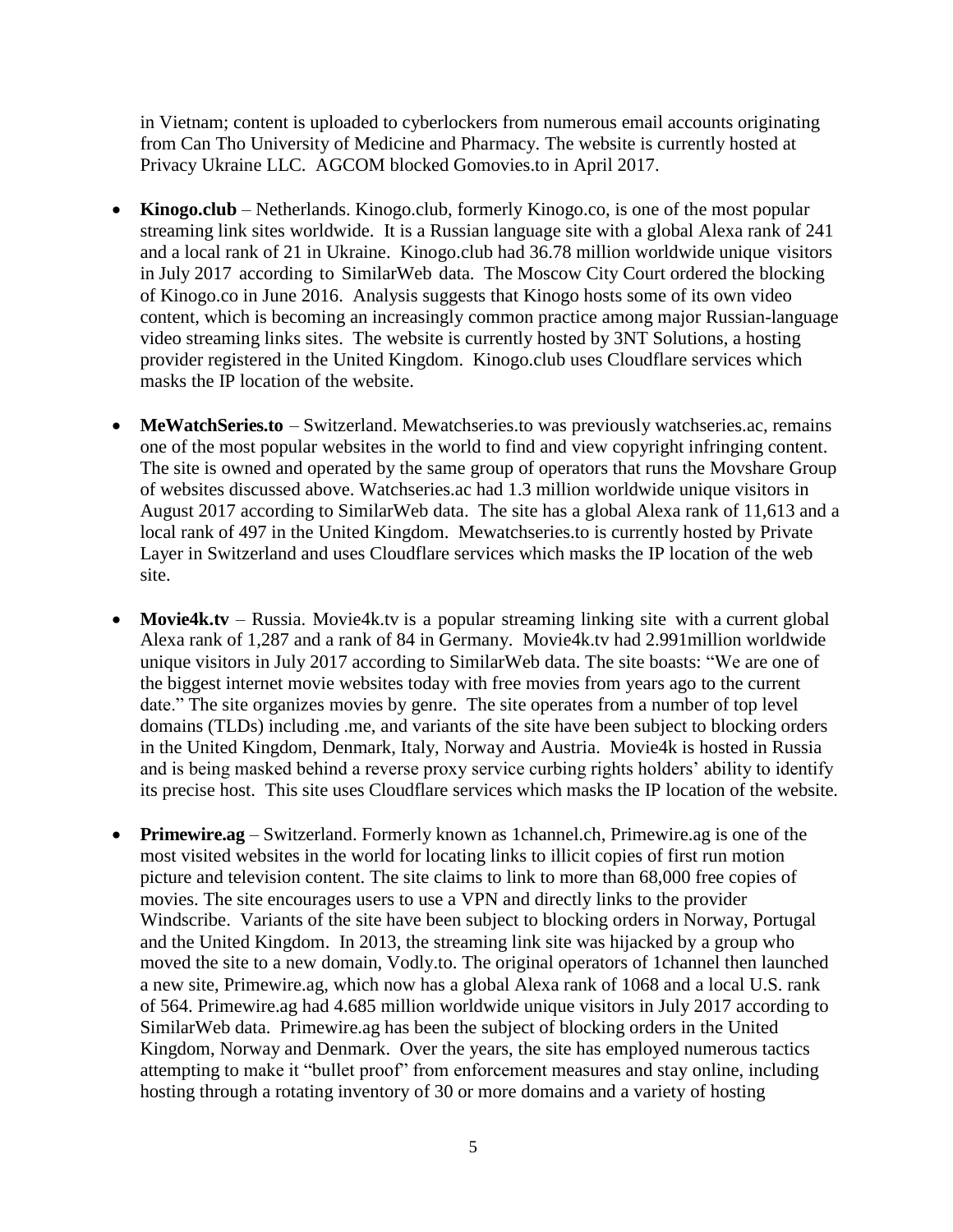locations. This site also uses Cloudflare services which masks the IP location of the website. Currently hosted at PrivateLayer in Switzerland, Primewire.ag is being masked behind a reverse proxy service that curbs rights holders' ability to identify its precise host.

 **Repelis.tv** – Mexico/Argentina/Spain/Peru/Venezuela. Repelis.tv is a popular streaming linking site that offers more than 150,000 links to more than 10,000 illegally reproduced titles including movies and television series. The website has been active since December 2013. Its global Alexa rank is 1,095 with the following Alexa ranks per country: Mexico, 64; Argentina, 102; Colombia, 70; Venezuela, 145; and, Spain, 226. Repelis.tv had 18.19 million worldwide unique visitors in August 2017 according to SimilarWeb data. Administrators of the website monetize it through advertising served by a large number of national and international ad networks. Repelis.tv uses Cloudflare services which masks the IP location of the web site.

**Direct Download Cyberlockers and Streaming Video Hosting Services:** Direct download cyberlockers and streaming video hosting services are websites that provide centralized hosting for infringing content which can be downloaded and/or streamed by the public. The distribution process is simple. A user uploads an infringing file and the cyberlocker or video hosting service gives the user a link for accessing the file. The user posts the link on one or several linking sites. Clicking the link will either initiate a download, a stream, or both of the uploaded file.

It is common for links to illegal copies of movies and television programs to be widely disseminated across the Internet, not just via linking sites, but also via mobile and other web applications, social media platforms, forums, blogs and/or email. Complicating enforcement, cyberlockers and video hosting services frequently provide several unique links to the same file and use proxy services to mask the locations of where the site and content are hosted. If a content owner sends an infringement notice for one of the links, the others may remain up, enabling continued infringement. And, many cyberlockers and video hosting services, including Nowvideo.sx and the sites included in the Movshare group, do not respond at all to takedown notices.

According to a NetNames and Digital Citizens Alliance report, <sup>8</sup> "[u]nlike legitimate cloud storage services … the cyberlocker business model is based on attracting customers who desire anonymously to download and/or stream popular, copyright infringing files that others have posted." NetNames found that the 30 direct download and streaming cyberlockers it analyzed took in close to \$100 million in total annual revenue and generated average profit margins of 63 to 88 percent from a mix of advertising and subscription services. The principle use and purpose of these cyberlockers is to facilitate content theft.

The cyberlockers and video hosting services listed below include examples of both direct

 $\overline{a}$ <sup>8</sup> NetNames, "Behind The Cyberlocker Door: A Report on How Shadowy Cyberlocker Businesses Use Credit Card Companies to Make Millions," September 2014. Available online at: [http://www.digitalcitizensalliance.org/cac/alliance/content.aspx?page=cyberlockers.](http://www.digitalcitizensalliance.org/cac/alliance/content.aspx?page=cyberlockers)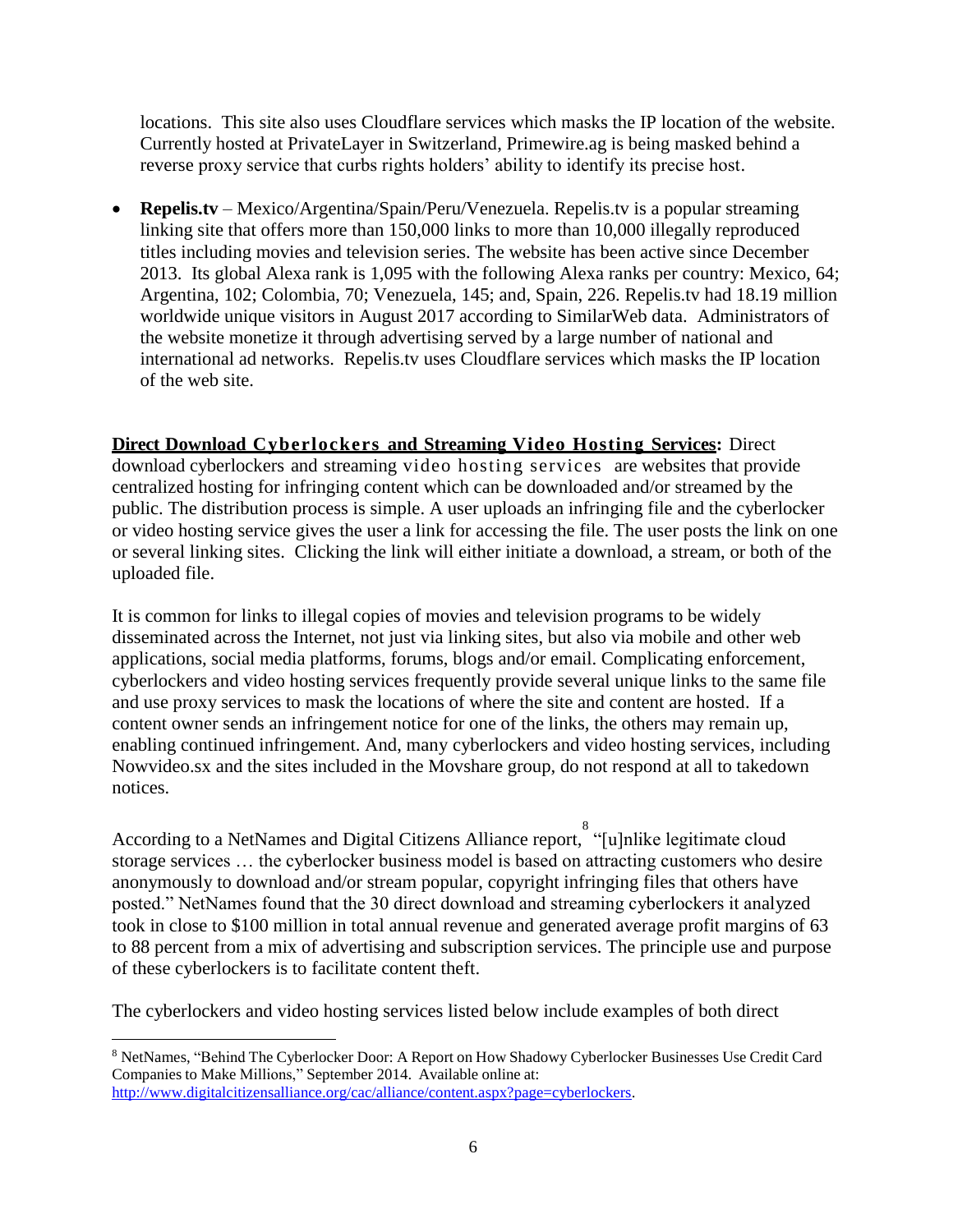download and streaming models. By making vast amounts of infringing premium content available to the public, these sites attract huge amounts of traffic.

- Nowvideo.sx (Ukraine) and the "Movshare Group" (Several locations). Nowvideo.sx, formerly Nowvideo.eu, is one of the top streaming cyberlocker sites worldwide. It pays its uploaders about USD \$20 per 1,000 downloads. Nowvideo.sx had 5.201 million worldwide unique visitors in July 2017 according to SimilarWeb data. The site also has a global Alexa rank of 3,022. Notably, Nowvideo.sx belongs to a family of problematic sites in the "Movshare Group", which includes cyberlockers such as the popular Wholecloud.net, Auroravid.to, Bitvid.sx, Nowdownload.ch and Cloudtime.to are all under the same operators. Globally, the Movshare group receives an estimated 83 million unique visitors on a monthly basis (more than KickAss Torrents at the time of the shutdown) thus having an enormous reach around the world. Nowvideo.sx is hosted at Neterra in the Ukraine. Both the Court of Rome in 2014 and the Delhi High Court in 2014 have ordered ISPs in Italy and India to block various Nowvideo and Movshare sites.
- **Openload.co/oload.tv** Romania. Openload.co is a streaming/download cyberlocker with a global Alexa ranking of 147. Oload.tv directs to openload.co. Openload.co had 77.03 million worldwide unique visitors and oload.tv had 7.316 million worldwide unique visitors in July 2017 according to SimilarWeb data. The site incentivizes users to upload large files, such as television episodes and movies, by paying a fixed reward per 10,000 downloads/streams. The site offers five reward tiers with the "Very High Tier" for files downloaded by users in Australia, Canada, United Kingdom and United States. This tier pays \$40 per 10,000 downloads. There are no download speed limits and although they reserve the right to delete streamable files after 60 days, they claim "your files will never be deleted, especially if somebody is downloading them." The site is hosted at M247 in Romania and is being masked behind a reverse proxy service to curb rights holders' ability to identify its precise host.
- **Rapidgator.net** Russia. This site has a global Alexa ranking of 707 and had 19.7 million global unique visitors in July 2017 according to SimilarWeb data. Rapidgator.net offers monetary rewards, which encourage uploaders to distribute popular content such as copyrighted movies and television programs as widely as possible. Users who upload files are rewarded up to approximately \$40 USD for every 1,000 downloads and for every initial purchase of a premium membership, the user making the referral is paid up to 15% of the sale. Premium subscription plans are available for \$14.99 a month, allowing users to avoid throttled download speeds and data-download limits. According to NetNames's "Behind the Cyberlocker Door" report,<sup>9</sup> Rapidgator.net generated approximately \$3.7 million in annual revenue, most of which comes from premium accounts. ISPs in Italy were ordered by the Court of Rome to block Rapidgator.net in April 2013. The hosting location of RapidGator.net is being masked behind a reverse proxy service to curb rights holders' ability to identify its precise host.
- **Uploaded.net** Netherlands/Switzerland. Uploaded.net is a direct download cyberlocker

 $\overline{\phantom{a}}$ <sup>9</sup> Ibid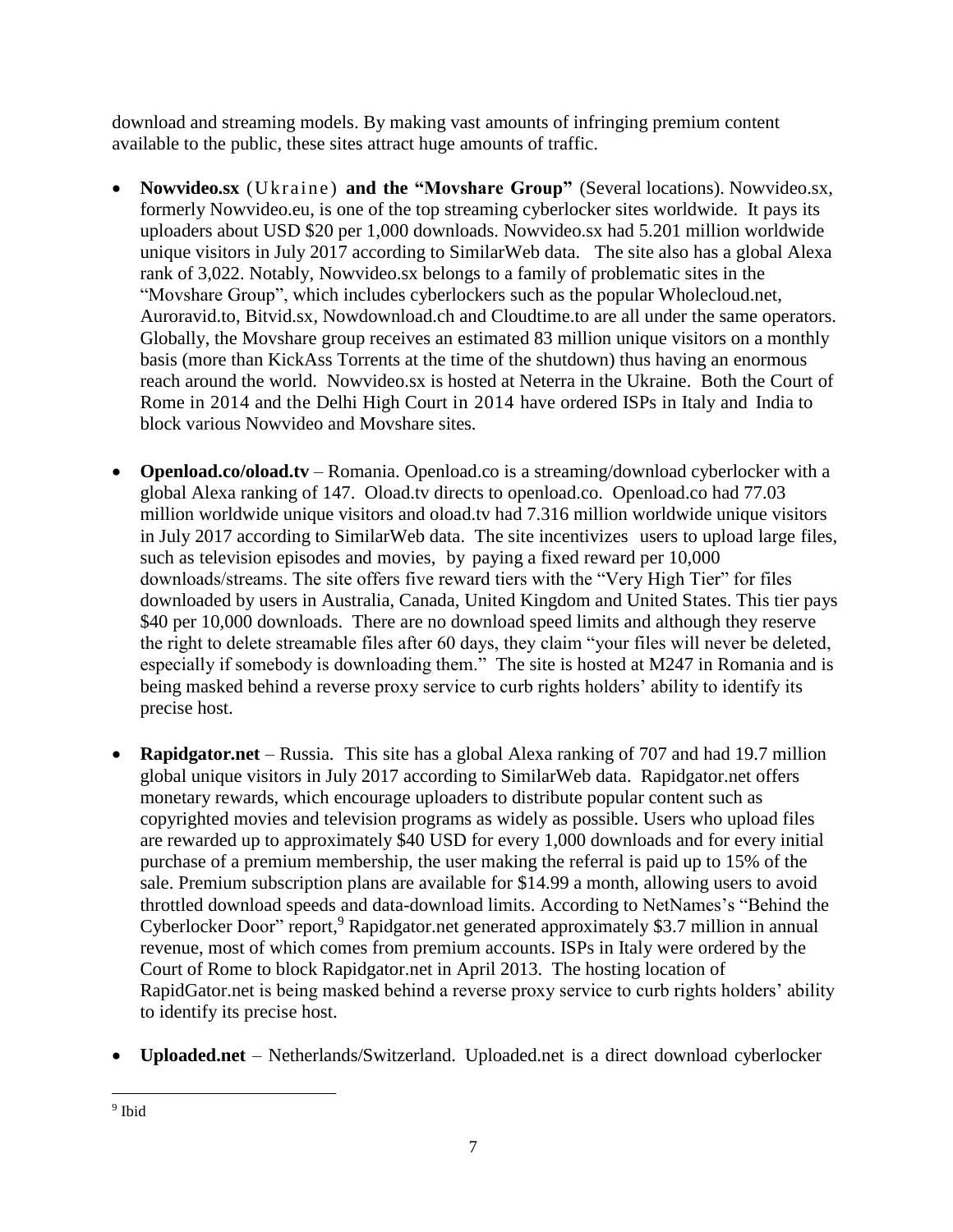that incentivizes users to upload large files, such as those associated with television episodes and movies, by paying rewards based on the file size, as well as a percentage of premium account sales referred by the user. The popular site also has a global Alexa rank of 488 and a local ranking of 118 in Germany. NetNames' September 2014 report on cyberlockers<sup>10</sup> found that Uploaded.net generates approximately USD \$6.6 million in annual revenue, largely through premium accounts but also in part through advertising. Users who upload files are rewarded up to approximately \$50 USD for every 1,000 downloads; for every initial purchase of a premium membership, the user making the referral is paid 60% of the sale. Additional renewals of the premium membership earn the user making the referral 50% of the sale. Download speeds are throttled for users who do not purchase the \$69.99 USD annual premium membership. The website operates through multiple redundant domains that include Uploaded.to and Ul.to. ISPs in Italy were ordered by the Court of Rome to block Uploaded.net in April 2012. In addition, ISPs in India were ordered by the Delhi High Court to block Uploaded.net, Uploaded.to and Ul.to in July 2014. Uploaded.net had 28.01 million worldwide unique visitors in July 2017 according to SimilarWeb data. It is owned by Swiss company Cyando AG and is hosted at Eweka Internet Services B.v. in the Netherlands.

 **VK.com** – Russia. VKontakte, or VK.com, is the leading social networking site in Russia and Russian speaking territories and a hotbed of illegal distribution of movie and television files. Searching for content is relatively easy and the site supports streaming playback through embedded video players. In September 2016, VK took steps to limit access to third party applications dedicated to downloading content from the site, which has made it more difficult for users to download content directly. It has also experimented with content recognition technologies. VK blocks infringing sites from accessing videos stored on VK, but third party pirate sites can still stream illegal content from another service operated by the same parent company. In spite of these limited measures, VK.com continues to be a major infringement hub; MPAA and its member companies continue to find thousands of infringing files on the site each month. Available worldwide in multiple languages, including English, it is easily one of the most visited sites in the world, with a global Alexa ranking of 18 and a local ranking of 1 in Russia. VK.com had 216.8 million worldwide unique visitors in July 2017 according to SimilarWeb data. MPAA welcomes recent overtures by VK parent company Mail.Ru Group expressing a desire to address piracy issues with VK and other Mail.Ru services, and will keep USTR informed about any concrete progress. ISPs in Italy were ordered by the Court of Rome to block VK.com in November 2013. The site operates on corporate-owned servers in Russia.

**Website Portals for Piracy Apps:** An ecosystem has emerged around piracy apps for mobile, handheld, and other compatible devices. Websites provide the portal through which the app can be downloaded. Once downloaded and/or registered/subscribed, these apps provide users access to myriad pirate motion picture and television titles, including MPAA member studio content. These apps attract millions of consumers who often pay for subscriptions.

 **IpPlayBox.tv and related sites** – Thailand. The website ipplaybox.tv and related sites are portals that allow users to register to download apps. The apps allow users to access the

 $\overline{\phantom{a}}$  $10$  Ibid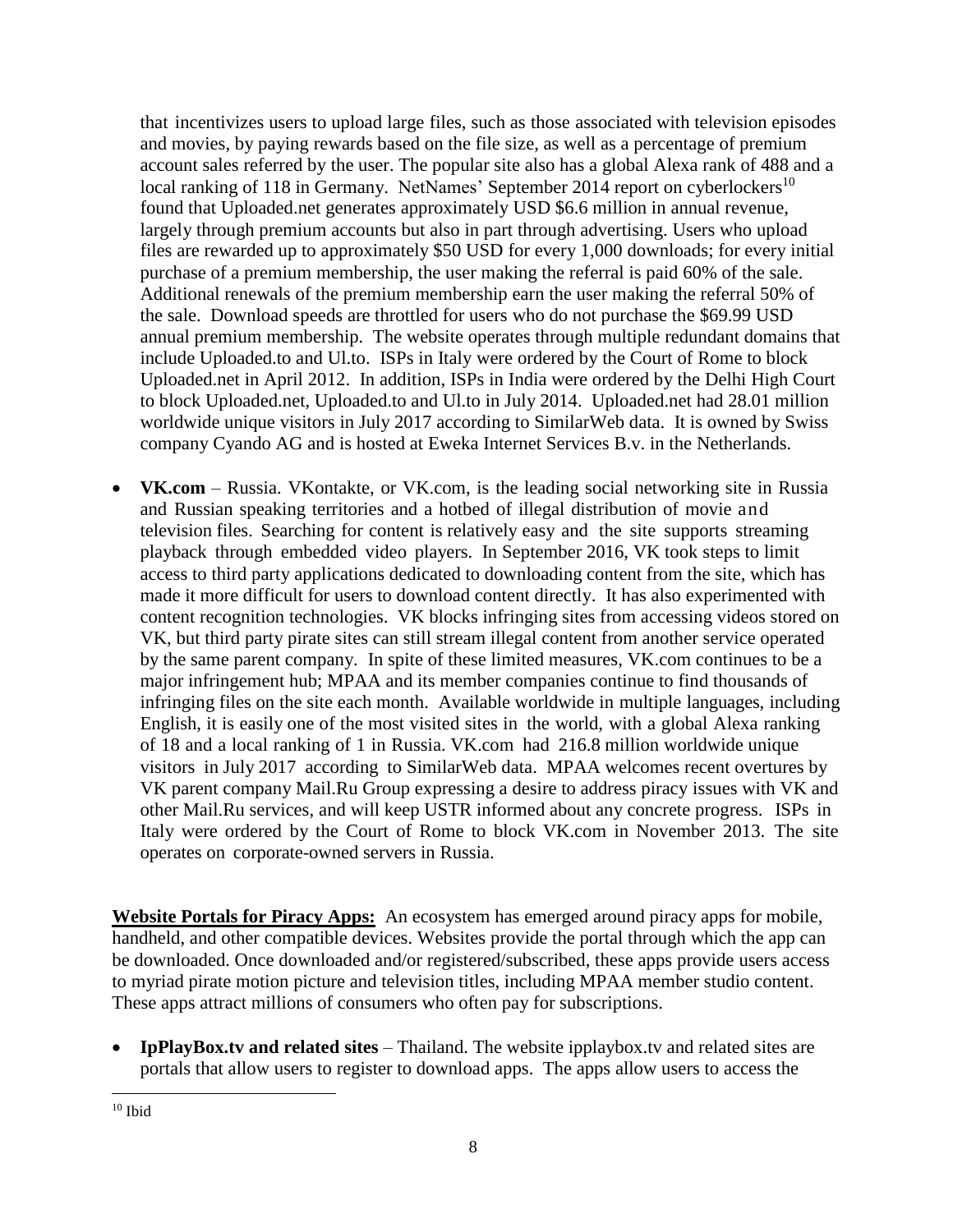latest run motion pictures, television content, sporting events, and live streamed PPV events and concerts. These sites are extremely popular in Thailand.

- **MoreTV and 3DBoBoVR** China. Similar to the above, the MoreTV and 3DBoBoVR apps, with almost 24 million and 19 million downloads, respectively, pose existential threats to budding legitimate OTT and online platforms in China. The app facilitates access to infringing copies of the latest run motion pictures and television content. Different versions of the MoreTV and 3DBoBoVR apps facilitate viewing of infringing content on smart high definition TVs or any mobile device. The website moretv.com.cn is running on CDN service provided in China. The operator of the 3DBoBoVR app is a company listed in Shanghai.
- **TVPlus, TVBrowser, and KuaiKan –** China. App and add-on developers providing users with access to "free" TV, live sports, and other audiovisual content including movies and television programming, are on the rise. These three apps, run by related companies in China, now boast of more than 64 million downloads. They are problematic in that the content being provided is sourced from third parties, and under current Chinese law, there is a debate as to whether a service which does not store infringing or unauthorized content on its server can be held liable (the so-called "server principle"). Traditional copyright theories would hold that surely an app developer which 1) circumvents technological protection measures protecting content, 2) bypasses authentication protocols for that content, and 3) makes that content available to users for free, or worse yet, for a fee, would be liable for infringement. These app developers are taking advantage of a lacuna or uncertainty in the law to profit off the backs of copyright owners. These apps allow people in China to view movies, TV, and live events (e.g., sports) without payment to rights holders, on any device of their choosing, from mobile devices to high definition large-screen TVs in their homes.

**Peer-to-Peer Networks & BitTorrent Portals**: Users of Peer-to-peer (P2P) or file-sharing networks use software that allows them to join "swarms" of other users who are distributing a particular title (movie, TV show, and/or book). As each user downloads pieces of the file, his/her computer distributes the pieces to others in the swarm. The most popular P2P software is "BitTorrent." BitTorrent websites facilitate file sharing by organizing and indexing torrent files, and initiating and managing the download process. The BitTorrent landscape remains popular, serving millions of torrents to tens of millions of users at any given time.

An important recent development in the BitTorrent landscape is the July 20, 2016, arrest of a Ukrainian man charged with owning and operating Kickass Torrents, the world's most visited illegal file-sharing website, and seizure of the associated domain names. The owner was arrested on a charge of criminal copyright infringement. According to the US Department of Justice, Kickass Torrents was responsible for distributing over \$1 billion of copyrighted materials. Separately, in late 2015, following a lawsuit by the six member companies of the MPAA, the High Court of New Zealand issued an interim injunction against the operator of YTS, ordering him to shut down YTS and refrain from operating or promoting the site. This was part of a coordinated legal action against Popcorn Time in Canada. YTS, like Kickass Torrents, had been included in prior years' Notorious Markets filings by the MPAA.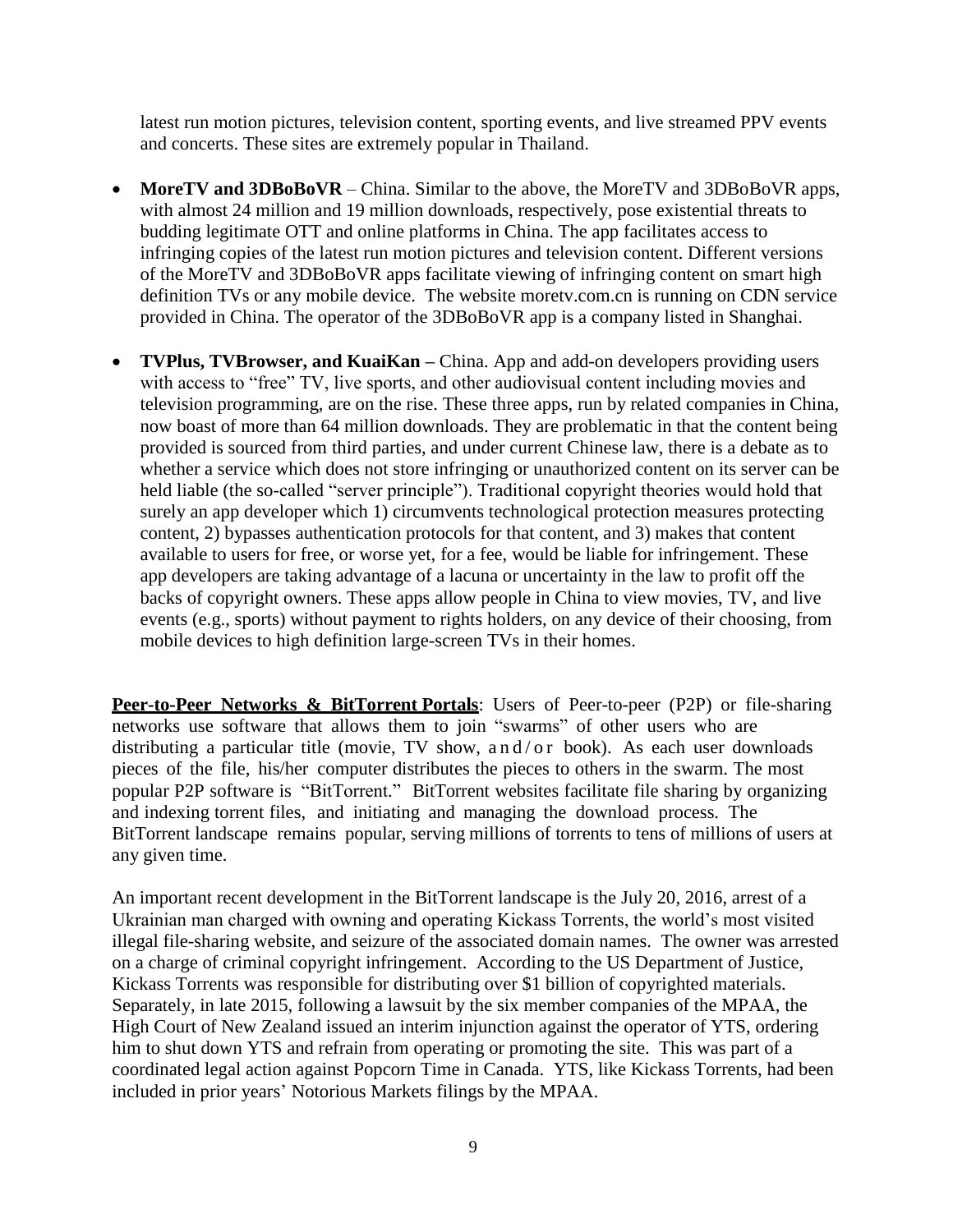The sites identified in this year's filing were identified in part because of their high-quality, recently-released content and because, in some cases, they coordinate the actual upload and download of that content.

- **1337x.to –** Switzerland. 1337x.to is a popular torrent website with a global Alexa rank of 336 and a local rank of 87 in India. The site provides access to a range of content including movies, TV series, music and software. 1337x.to had 15.49 million worldwide unique visitors in July 2017 according to SimilarWeb data. The site is hosted in Switzerland in by Private Layer Inc. Variants of the site have been subject to blocking orders in the United Kingdom, Greece, Denmark, Portugal and Italy.
- **Rarbg.to –** Bosnia and Herzegovina. Rarbg.to is a popular torrent website with a global Alexa rank of 260 and a local rank of 318 in the U.S. The site provides access to a range of content including movies and TV series. Rarbg.to had 19.63 million worldwide unique visitors in July 2017 according to SimilarWeb data. The site is hosted in Bosnia and Herzegovina in by NETSAAP Transit Services. The site and its variants have been subject to blocking orders in Portugal, Italy, Denmark and the United Kingdom.
- **Rutracker.org** Russia. This BitTorrent portal was launched in 2010 in response to the takedown of Torrent.ru by the Russian criminal authorities. Rutracker.org is a BitTorrent indexing website with 13.9 million registered users and 1.5 million active torrents. It is one of the world's most visited websites with a global Alexa ranking of 313, and a local rank of 27 in Russia. Rutracker.org had 16.03 million worldwide unique visitors in July 2017 according SimilarWeb data. The site is hosted in Russia by Dreamtorrent Corp., a Seychelles company that is also believed to be the owner of the site. The site has been subject to blocking orders by the Moscow City Court.
- **ThePirateBay.org** Unknown. Available in 35 languages, ThePirateBay.org (TPB) is one of the largest BitTorrent websites on the internet with a global Alexa rank of 87, and a local rank of 54 in the U.S. Swedish prosecutors filed criminal charges against TPB operators in January 2008 for facilitating breach of copyright law. The operators were found guilty in March 2009 and sentenced to prison and a multi-million dollar fine. This judgment was affirmed by the Svea Court of Appeal and the European Court of Human Rights. In 2012, one of the site's co-founders was found guilty on hacking charges in Sweden after his extradition from Cambodia. He was then extradited to Denmark and sentenced for similar charges in 2013. In addition, another operator was captured in 2014 in Sweden. The last operator was captured in Thailand and extradited to Sweden in 2014 for an outstanding sentence. TPB continued to combat efforts to protect the interests of copyright holders by changing their top level domain to .SE in an effort to thwart site blocking orders in Austria, Belgium, Denmark, Finland, France, Iceland, Ireland, Italy, Malaysia, Netherlands, Norway, Portugal, Spain and the United Kingdom. TPB promoted its tenth year as an index website by releasing the PirateBrowser, a self-contained portable web browser with preset bookmarks to BitTorrent websites hosted on the TOR network. The website has been reported to have multiple alternative domains hosted in various countries around the world over the years. In December 2014, TPB's hosting provider was raided and the site went offline, only to reappear online a few months later under various TLDs. While it has never returned to its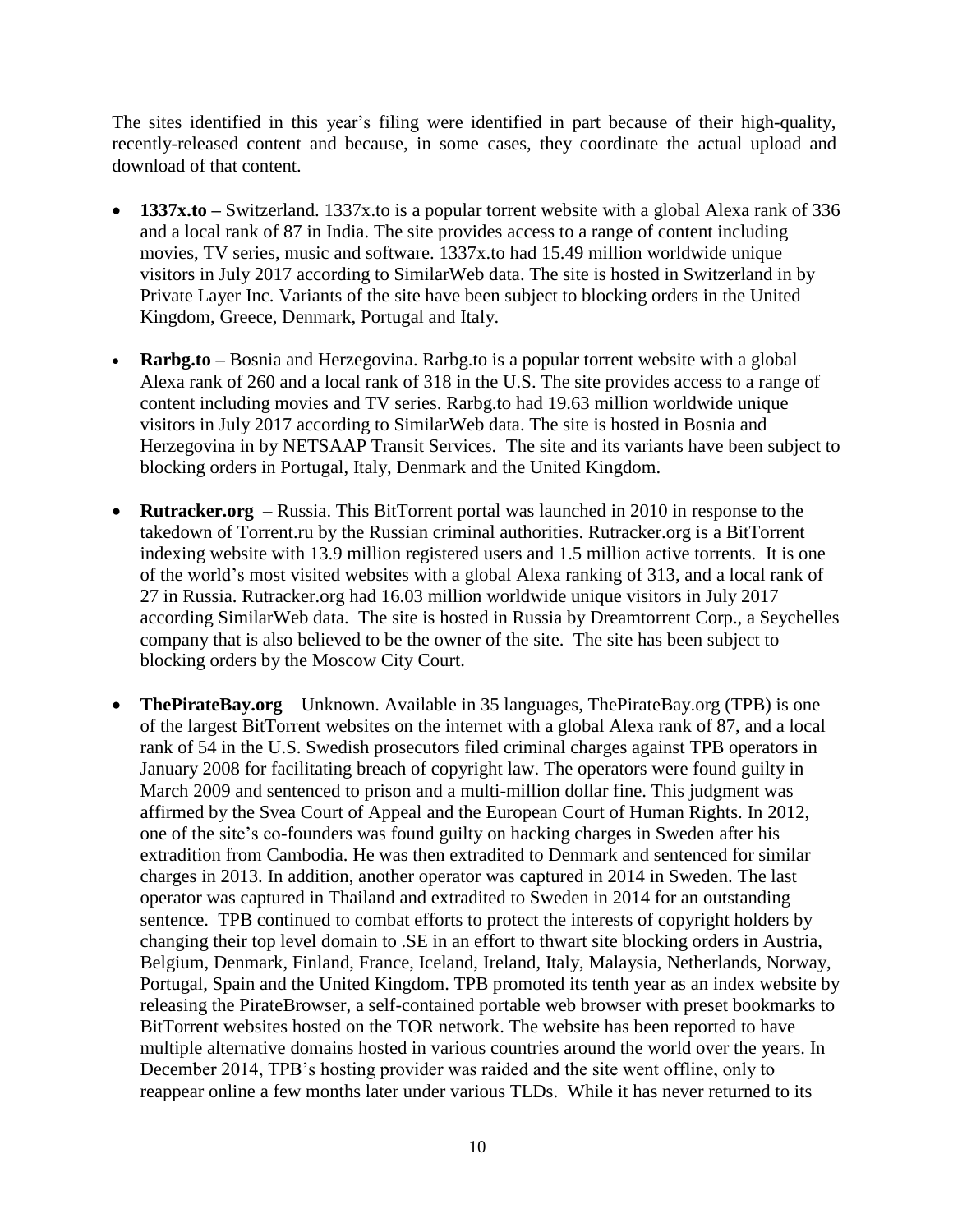number one position, it had a significant comeback after kat.cr and torrentz.eu went offline in 2016. ThePirateBay.org had 62.21million worldwide unique visitors in July 2017 according to SimilarWeb data. The hosting location of the website is kept hidden by two intermediaries: first by a reverse proxy service and then by a system located at the hosting provider VinaHost in Vietnam. In addition, users visiting the previously known .se domain are now redirected to the .org domain.

In May 2016 the Svea Court of Appeal decided to seize piratebay.se and thepiratebay.se from one of the original founders. The decision was appealed, and the Swedish Supreme Court has granted leave to appeal. A decision is expected within a year. In June 2017, the Court of Justice of the European Union (case C-610/15) confirmed that The Pirate Bay communicates to the public, directly infringing copyright.

 **torrentz2.eu** – Switzerland. This relatively new and very popular torrent search website has a global Alexa rank of 274 and a local rank in the US of 1,413. Torrentz2 emerged only this year following the closure of Torrentz.eu. The site positions itself as a new and improved version searching over 80 torrent sites. The site also operates a mirror site torrentz2.me and torrentz2.is. The site claims to currently index over 61,110,000 torrents. The site is currently hosted at Private Layer in Switzerland and is being masked behind a reverse proxy service that curbs rights holders' ability to identify its precise host. Portugal blocked the site in March 2017.

**Hosting Providers:** Hosting companies provide the essential infrastructure required to operate a website. Websites engaged in massive copyright infringement depend on a hosting provider to make their website easily viewable and to provide high quality streaming videos. The hosting provider has the ability to take websites engaged in massive copyright infringement offline or to disable or otherwise shut them down.

Some hosting providers allow sites to hide behind a content delivery network (CDN). A CDN is typically used to effectively and efficiently deliver content to a global user base by placing servers all around the world that cache the pages of the website, providing a high-speed hosting infrastructure to some of the most popular web streaming services. Gostream.is is a good example of how a web streaming service is able to avoid the cost of hosting while providing high quality, always available HD video streams to its users. One of the by-products of using a CDN is that they mask the true IP and hosting provider of a website. An example of a CDN frequently exploited by notorious markets to avoid detection and enforcement is CloudFlare, a CDN that also provides reverse proxy functionality. Reverser proxy functionality hides the real IP address of a web server.

Given the central role of hosting providers in the online ecosystem, it is very concerning that many refuse to take action upon being notified that their hosting services are being used in clear violation of their own terms of service prohibiting intellectual property infringement and, with regard to notorious markets such as those cited in this filing, in blatant violation of the law.

 **Netbrella** -- Panama/Sweden/Netherlands. Netbrella is known to host numerous infringing websites and is consistently noncompliant to MPAA notices. Netbrella does not have a